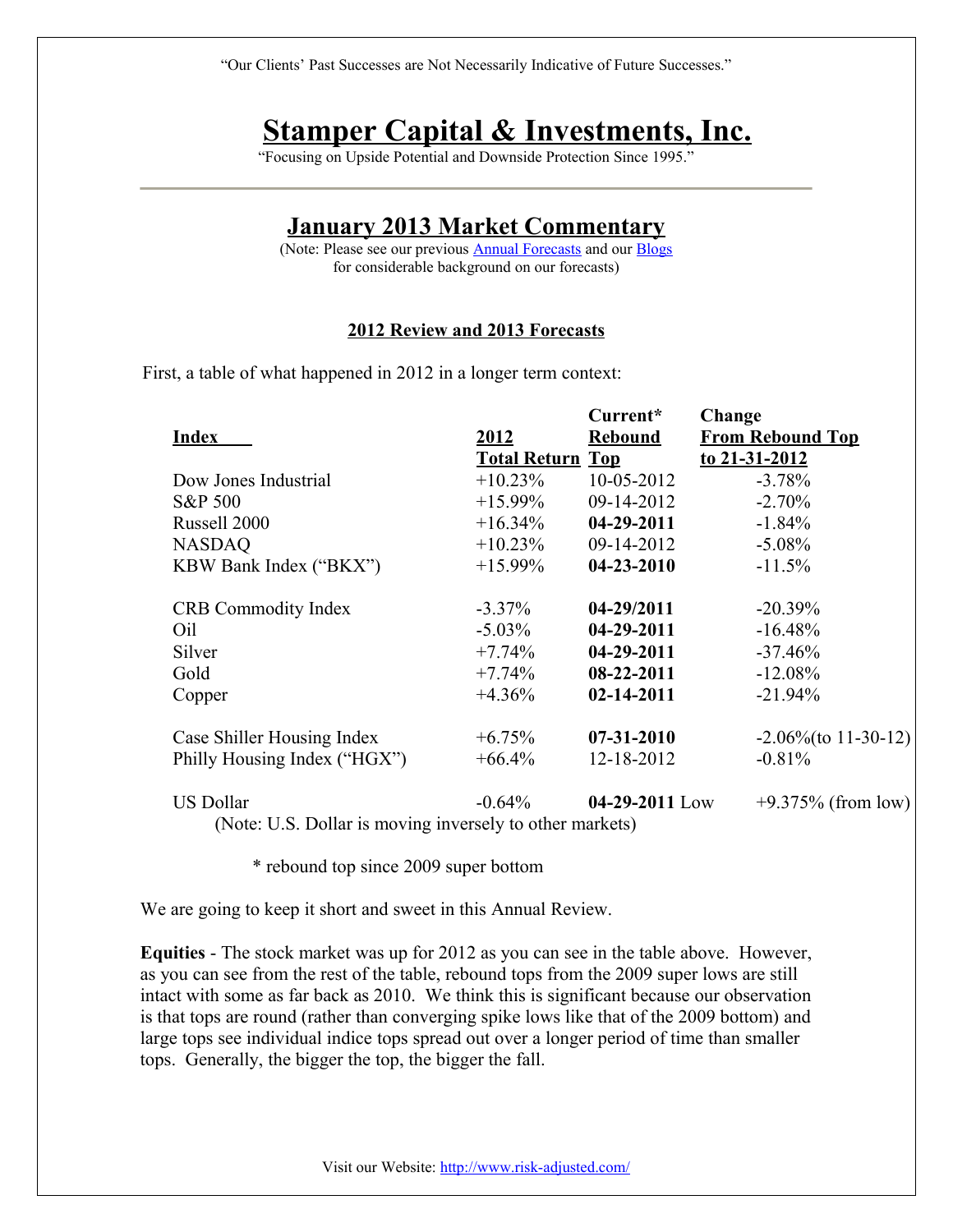**Commodities** – Up for 2012, but identical rebound highs (since the 2009 lows) are in April 2011 for most commodities with Copper topping earlier and Gold topping later. Importantly, the larger trend is still downward.

**Housing** – As we forecasted last January, the top for S&P Case-Shiller Home Price Index (of all 20 metropolitan markets) of July 2010 stayed intact, again. However, the Philadelphia Housing Index (of homebuilders, "HGX") took off with the highest return for 2012 in the chart above. But, to keep it in proper perspective, we point out that it is still 42.36% below its 7-28-2005 peak. When you see a big annual return, it is most likely a rebound from an even bigger drop - which it is in this case.

**U.S. Dollar** – The model we've been using is that the U.S. dollar is moving inversely to most other markets, and it did so again in 2012 – just barely negative.. While most domestic commodity markets put in highs (from 2009 crisis bottoms) on April 29, 2011, the U.S. dollar put in its lowest low from its 2009 crisis high) on the very same day! - April 29, 2011 with a substantial rebound since then. We believe the U.S. Dollar will continue to perform inversely with most other market indices (stocks, commodities, lower quality bonds, real estate) and, accordingly, put in a rally similar to 2008. We believe that rally began 4-29-2011 and is just now getting ready to accelerate, in conjunction with interest rates going up – see below.

## **U.S. Treasuries** –

| Yields   |          |          |                  |
|----------|----------|----------|------------------|
| Security | 01/04/12 | 12/31/12 | Change           |
| 3 MONTH  | 0.068    | 0.043    | - 3 basis points |
| 2 YEAR   | 0.265    | 0.249    | - 2 basis points |
| 5 YEAR   | 0.809    | 0.724    | - 9 basis points |
| 10 YEAR  | 1.900    | 1.758    | -14 basis points |
| 30 YEAR  | 3.098    | 2.950    | -15 basis points |

Yields of the highest quality interest rates barely dropped from the beginning to the end of the year. **However, we think what U.S. Treasury rates did during the middle of the 2012 was very significant.** As we forecasted, Treasury yields during the year dropped below their 2008 lows. In fact, most put in life-time lows during the year as we detailed in near real time in our blog.

What is just as significant to us as the life-time lows achieved in mid 2012 is the size of the rebound since then (and that neither of these have been highlighted, much less covered in the major media):

| <b>Ten Year</b> | 30 Year         |
|-----------------|-----------------|
|                 |                 |
| 7-24-2012       | $7 - 25 - 2012$ |
| $1.39\%$        | 2.45%           |
|                 |                 |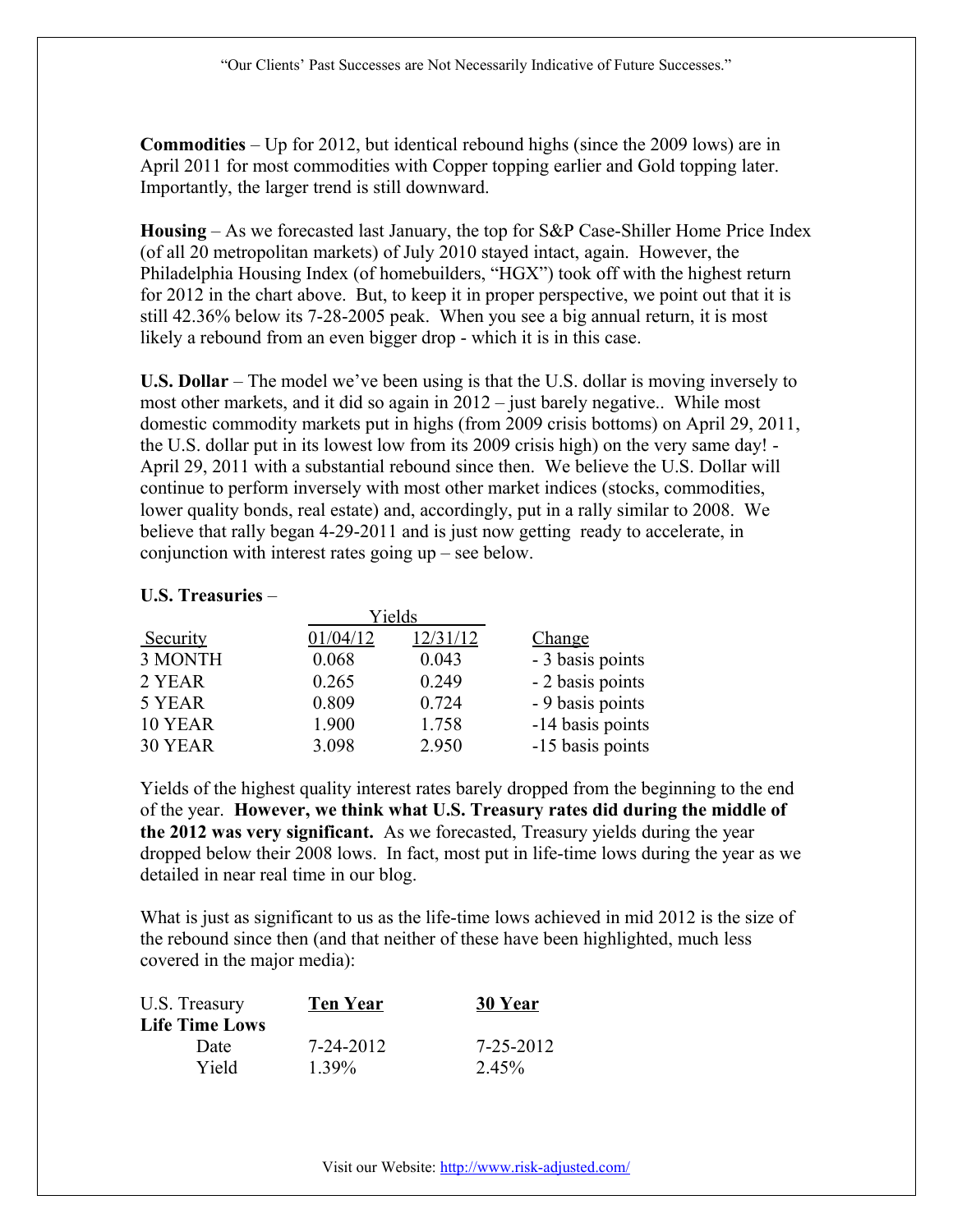| 1-31-2013 Yields  | $2.00\%$           | 2.17%              |
|-------------------|--------------------|--------------------|
| Increase from low | $+61$ basis points | $+72$ basis points |
| Percent Increase  | $+44\%!$           | $+29%$             |

We are not sure if Treasuries will see their yields drop below the current record lows. In fact, we believe the long term trend in yields is now upwards – this is very significant because if true, the rising yields will push down the prices of almost all assets in our currently highly leveraged/debt financed economy. However, we think treasury yields will likely, drop (prices rally) during flights to quality if we are correct that prices of most other asset classes plummet in a manner similar to 2008.

**Municipal Bonds** – Oh what a market….divergence. Muni's rallied to record low yields. At the same time you had record low downgrades of municipal credit ratings by Moody's. Moody's downgraded a record \$311 billion of municipal bond ratings in 2012. It lowered ratings on about 6% of the 14,000 municipal borrowers it rates. This was a 60% increase from the amount of ratings downgraded in 2011. The previous record for downgrades by Moody's was at the bottom of the financial meltdown in 2009 when it downgraded ratings of \$256 billion of municipal issuer paper.

Because this market has seen the largest divergence between reality and price, and because most municipal buyers are dramatically overestimating the safety of municipal bonds, we want to emphasize that the muni market easily holds the most potential to provide investors with the largest shock of substantial downside performance. Likely, only the highest quality municipal bonds will hold up well in a downturn. Short duration will also be helpful.

**Forecasts –** Our long-standing, long term forecast since 2002 of the "Right-Tilted W" is still "on course." For a good review of it read our analysis, **['W'hat Goes Up Must](http://risk-adjusted.com/wordpress/presentations-education-opinions/market-analysis/) [Come Down: Stamper Capital & Investments Forecasts Become Reality](http://risk-adjusted.com/wordpress/presentations-education-opinions/market-analysis/)** (published November 18, 2010, [www.risk-adjusted.com\)](http://www.risk-adjusted.com/). In that forecast, we speculated that the form of the markets would take the shape of a "W" tilted with the right lower than the left. 2000 was the top left of the W, the 2003 bottom was the first bottom, the rebound to 2006/2007 was the middle point of the W, and the drop down to a lower low (making it "right-titled") is currently in progress (although the 2009 already met the minimum condition). Going further, we believe the top was 2000, or 1998 if adjusted by inflation. We have referred a few times to an 18 year cycle which we believe is operable. Thus, we are looking for the ultimate low in either 2016 or 2018. Officially, we are forecasting the low in 2016 for equities and 2018 for real estate as it typically lags the stock market by eighteen months to two years. We have also said that while we will make these educated guesses of the timing and levels of the future major bottoms, we likely will not really know until we get there (obviously forecasting so far out in the future is subject to change), but we expect we will know in real time, just as we did at the late 2008 and early 2009 lows.

Shorter term - We believe the markets have been correcting the drop from the 2006/2007 bubble tops into the early 2009 bottoms by rising in significant and choppy fashion. We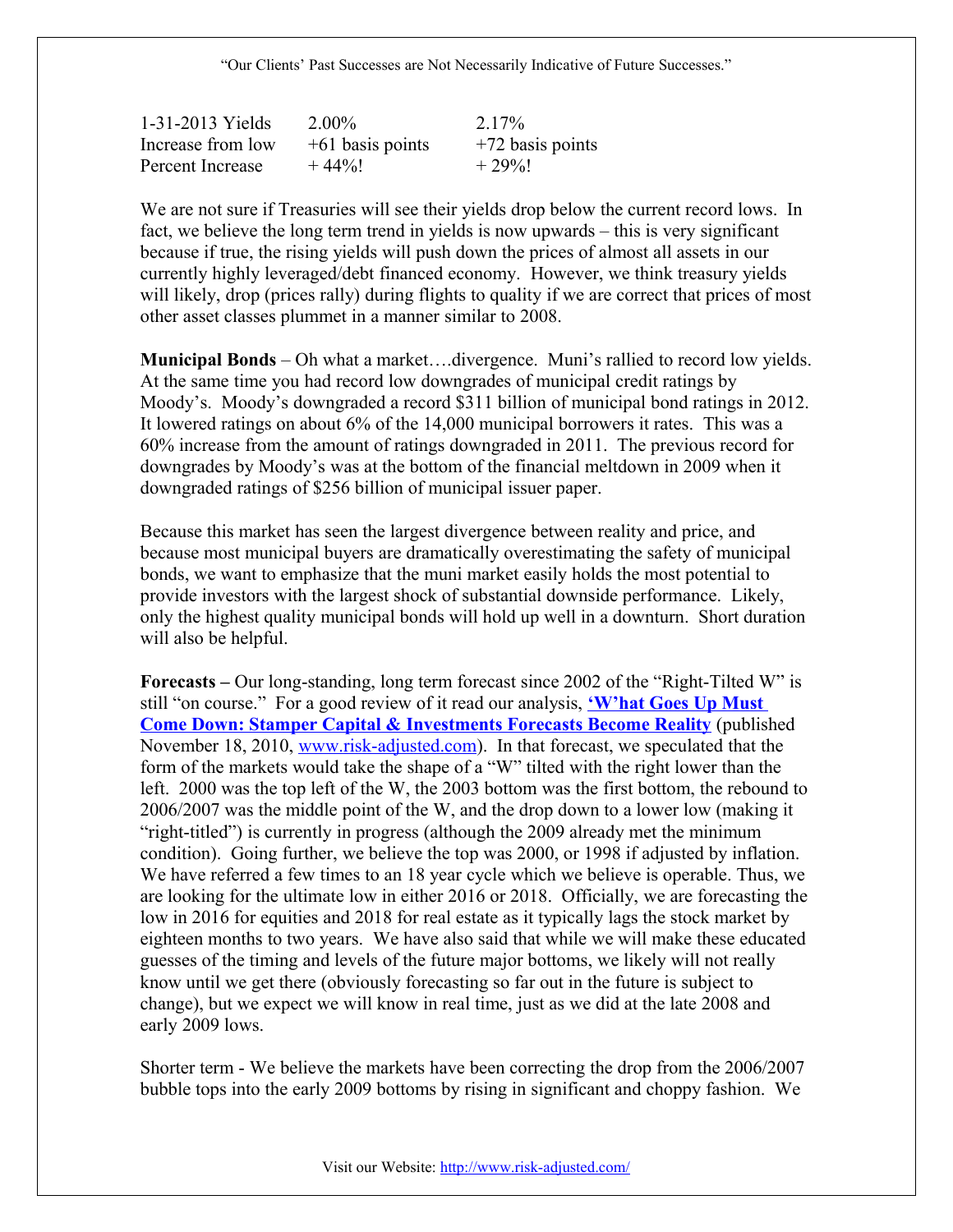believe that correction (up) is over for some markets like bank stocks and housing which saw their highest peaks back in 2010. As for the others, we believe most of the commodity index tops on April 29, 2011 (see Chart at top of page) as well as the U.S. dollar's bottom on that same day will hold. We do note that some equity tops on that day that we expected to hold were exceeded during 2012 but not by all that much.

We think the most significant thing to happen this year in the investment markets was the achievement of life time lows in the U.S. Treasury market, taking out those of the 2009 financial meltdown flight-to-safety bottom, and their subsequent, significant rebounds as detailed above. Importantly, these facts have not been in the media at all. It maybe that no one wants to highlight the bad news. However, we believe the likelihood of increasing yields of the bench market bonds is going to lead to havoc in our highly leveraged debt based economy. To us, the low yields have pretty much been the only thing holding asset prices up. If they continue to rise, we believe we will see prices of most assets fall significantly. Thus, unfortunately, we are looking for major drops in asset prices similar to the declines in 2007, 2008 and 2009.

As mentioned previously, please review our previous [Annual Forecasts](http://risk-adjusted.com/wordpress/presentations-education-opinions/annual-forecasts/) and [Blogs](http://risk-adjusted.com/wordpress/presentations-education-opinions/weblogs/) if you want to get considerable back ground information why we are making these forecasts.

**Re-investment** - Also, we want to add that we believe the effect of interest rates being so low for several years now is starting to take its toll. People on fixed income are now seeing a significant amount of their higher paying CD's and higher coupon bonds maturing/rolling over and being replaced at lower and lower interest rates. For example, what was a 5% Five Year T-Note in 2007 is maturing and is now being invested five years later into a new Five Year T-Note yielding only 80 basis points! On \$100,000 the drop in interest income is from \$5,000 per year previously down to a relatively minuscule \$800 per year.

|                         | 2007    | 2012         |
|-------------------------|---------|--------------|
| 5 year U.S. T-Note      | $5\%$   | $0.80\%$     |
| Annual income on \$100K | \$5,000 | <b>\$800</b> |

That is a huge drop; the new amount is a factor of 6.25x lower. As people's fixed income assets roll over, at certain point, if they do not lower what they spend on their life style, they will be consuming their principal. We believe this re-investment risk is being experienced on a worst case basis and will send more and more negative ripples through the economy over time and ultimately will negatively affect asset prices as well as putting pressure on other everyday prices. The situation is very unfortunate but I think it is best to be aware of it if you are not personally already. Also, it maybe that the decline in fixed incomes due to lower and lower interest rates over the past four years is now coming back to haunt us in the form of yields rising (as discussed above); it could be that there is now simply less money to bid bond prices up (yields down) as minimal income has been being earned and principal/capital has been being consumed.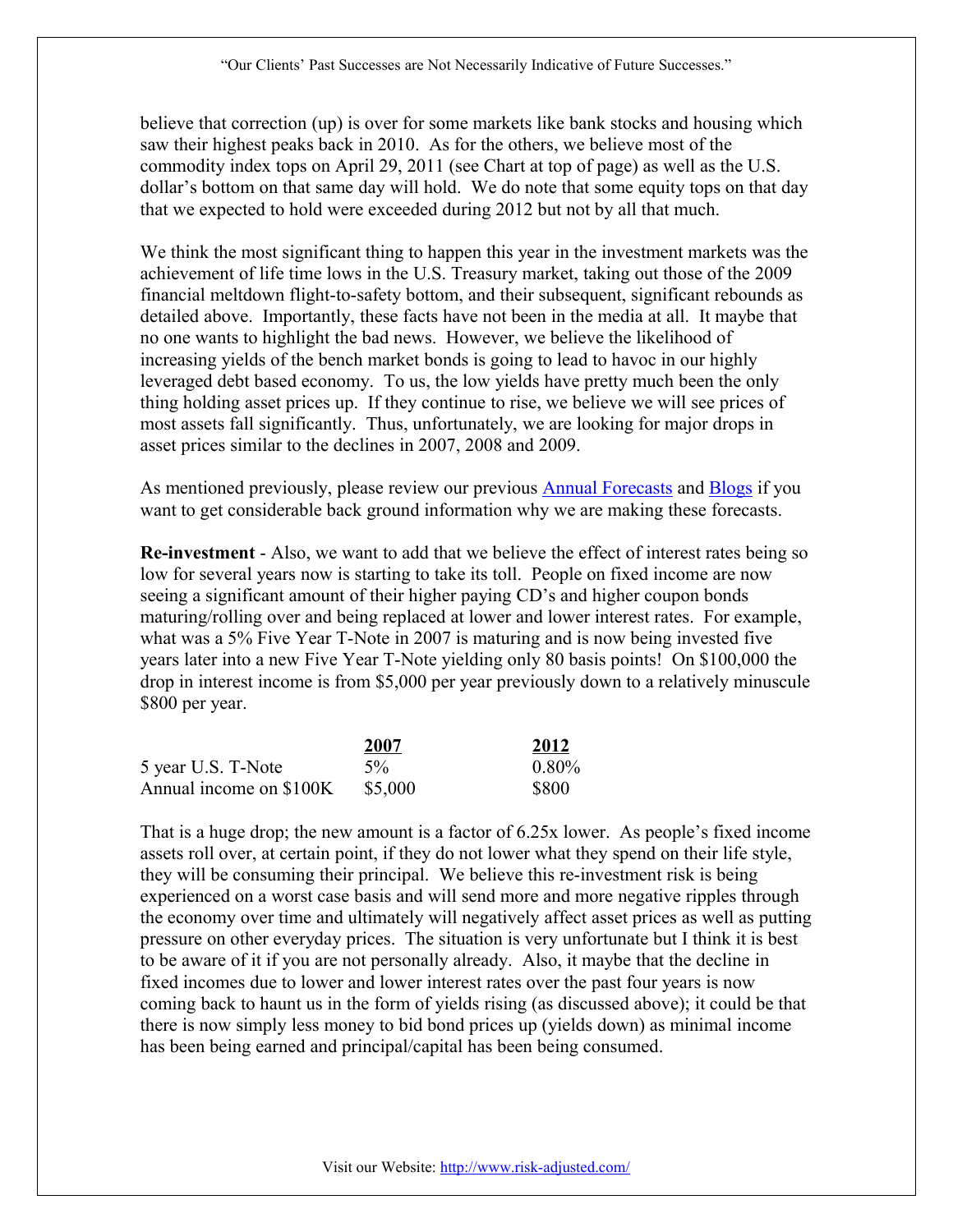**Negative Sum Game & Deflation** – Another point that we want to make, that we have made before, is that in a scenario like 2008, even if you lost say 5% on your investments, you are substantially ahead if everything else is down say 25% or 50% (as many investments were in 2008) and, it is a tax-free gain! I think it is a good idea to keep this perspective because in a 2008-type scenario, other than if you were "short," it was very difficult to not lose money on an absolute basis, **but it was not that difficult to make money on a relative basis.** If we have the second large decline that we are forecasting, we will likely be in a real deflation with prices of every-day items actually dropping this time – not just having price increases slowing down. In the situation of an across-theboard deflation, assets earning zero or more on an absolute basis will be large relative winners because the costs of everything will be dropping. It is painful to think about but we think it is very realistic as we deem the likelihood of an outright deflation a likely outcome, unfortunately. Better to be knowledgeable and safe than sorry.

As always, we at Stamper Capital will continue to focus on the upside potential and downside protection of the assets we manage.

#### **Thank you for your patronage, Stamper Capital & Investments, Inc.**

**Since 2001, "Safety" was our watchword for the 2000-2009 decade. Unfortunately, "Safety" is still our watchword until we get to the final bottom, which we believe is still much lower.**

(Posted January 31, 2013)

#### FOOTNOTES:

Stamper Capital Composite Return Calculation Footnote:

Returns are presented in United States Dollars. Composite returns are calculated monthly using a Monthly Discounting Model. No cash carve outs are made. Quarterly returns are time-weighted rates of return calculated by geometrically linking the composite's monthly returns. Annual returns are time-weighted rates of return calculated by geometrically linking the composite's quarterly returns. Gross Returns are after transaction costs but are before management fees; Net Returns are after Stamper Capital management fees. Investment advisory fees will reduce client's returns. Fees are hypothetically taken out of non-fee paying accounts when reporting net-of-fee returns. Other costs reducing returns are custody account fees and possibly ticket charges, which can vary depending upon the custodian used. Also, see Disclaimer, below.

#### Morningstar & Lipper Total Returns Calculation Footnote:

Returns - Figures quoted are total returns calculated for the share class and time periods shown. Performance includes the reinvestment of income dividends and capital gains distributions. Performance does not reflect the deduction of taxes that a shareholder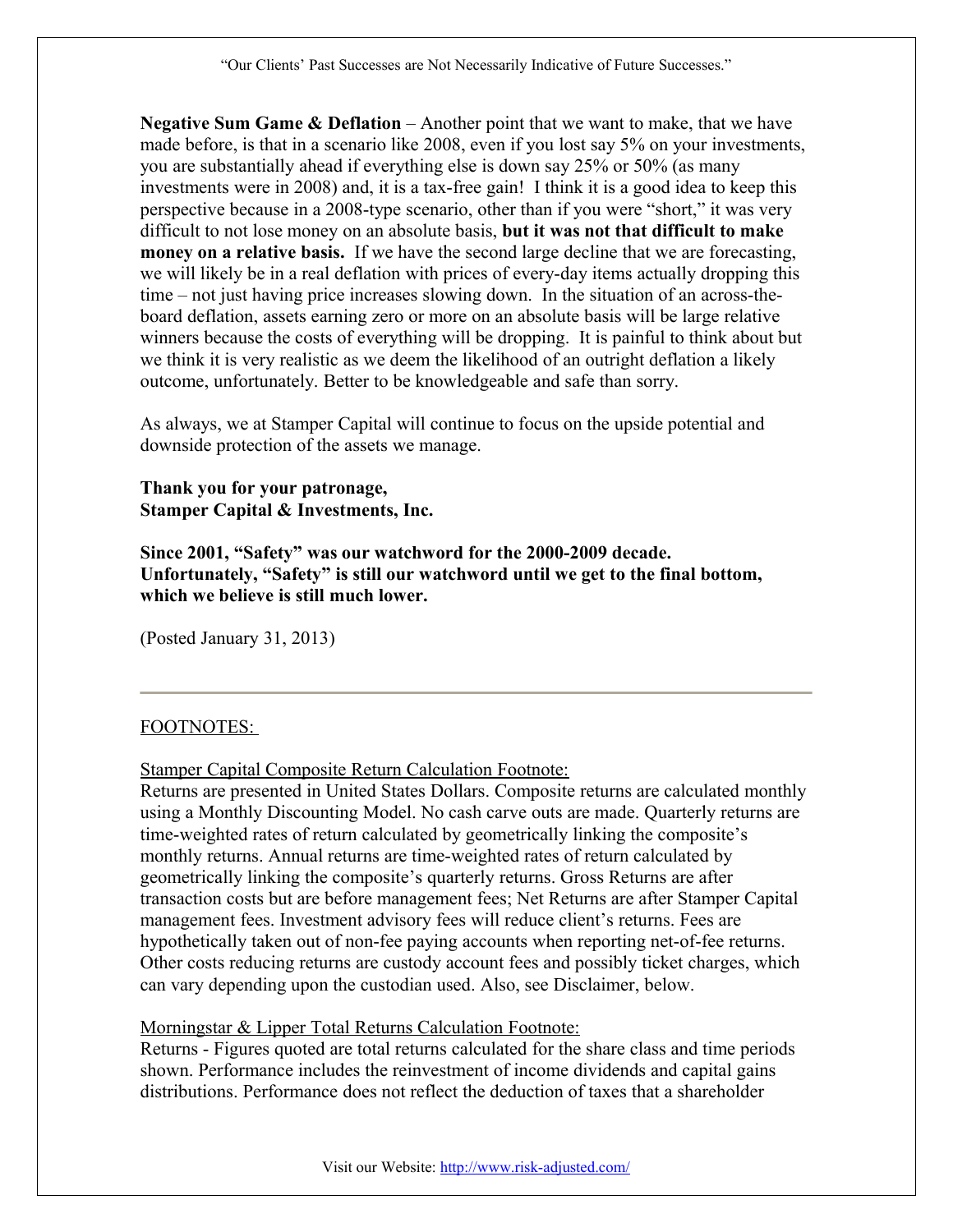would pay on a fund distribution or the redemption of fund shares. Please go to Morningstar's and/or Lipper's website for more information.

#### Calculation of Risk-Adjusted Performance Returns Footnote:

Statistical Standard Deviation is the measure typically used, and we are using, as a proxy for risk. Standard Deviation is measured versus a composite's or competitor's own returns. Importantly, Standard Deviation is an attempt to measure risk that has been experienced; however, there may or may not be other risks that were taken on (by our clients or our competitor's clients, etc.) that were not experienced and/or that were not measured by Standard Deviation. Importantly, those risks will likely ultimately, at some time, be realized as we saw in the financial collapse of 2008. Stamper Capital's Upside Potential/Downside Protection Analysis and Implementation attempts to consider these risks and we believe is, in a large part, responsible for our historical outperformance during more unusually volatile periods. Of course, past performance is not necessarily and indication of future success.

#### Morningstar Risk-Adjusted Star Rating Footnote:

For each fund with at least a 3-year history, Morningstar calculates a Morningstar Rating based on a Morningstar Risk-Adjusted Return measure that accounts for variation in a fund's monthly performance (includeing the effects of sales charges, loads and redemption fees), placing more emphasis on downward variations and rewarding consistent performance. The top 10% of funds in each category reveive 5 stars, the next 22.5% receive 4 stars, the next 35% receive 3 stars, the next 22.5% receive 2 stars and the bottom 10% receive 1 star. Please go to Morningstar's website for more information.

#### DISCLAIMER:

This web site is for Stamper Capital & Investments, Inc. Institutional and High Net Worth Money Management only. Stamper Capital & Investments, Inc. is an independent registered investment advisor. Prior Performance achievements are not necessarily an indication of future performance. In other words, past performance does not guarantee future results. There are many types of risk and returns, and the tradeoffs among them can result in different positive or negative returns depending upon the subtleties of the specific credit and security characteristics. Investment return and the principal value of an investment will almost certainly fluctuate and can sometimes entail large losses. Note that Stamper Capital & Investments, Inc., its clients, and/ or its employees may or may not be long or short any of the securities or investments mentioned on this website. Stamper Capital & Investments, Inc. does not sell the mutual funds for which it is or was a sub-adviser. Purchasers of mutual funds must receive a copy of a particular mutual fund's prospectus before a purchase is made.

# State of California Required Disclosure Legend:

### "IMPORTANT CONSUMER INFORMATION"

"(1)A broker-dealer, investment adviser, BD agent or IA rep may only transact business in a particular state after licensure or satisfying qualifications requirements of that state,